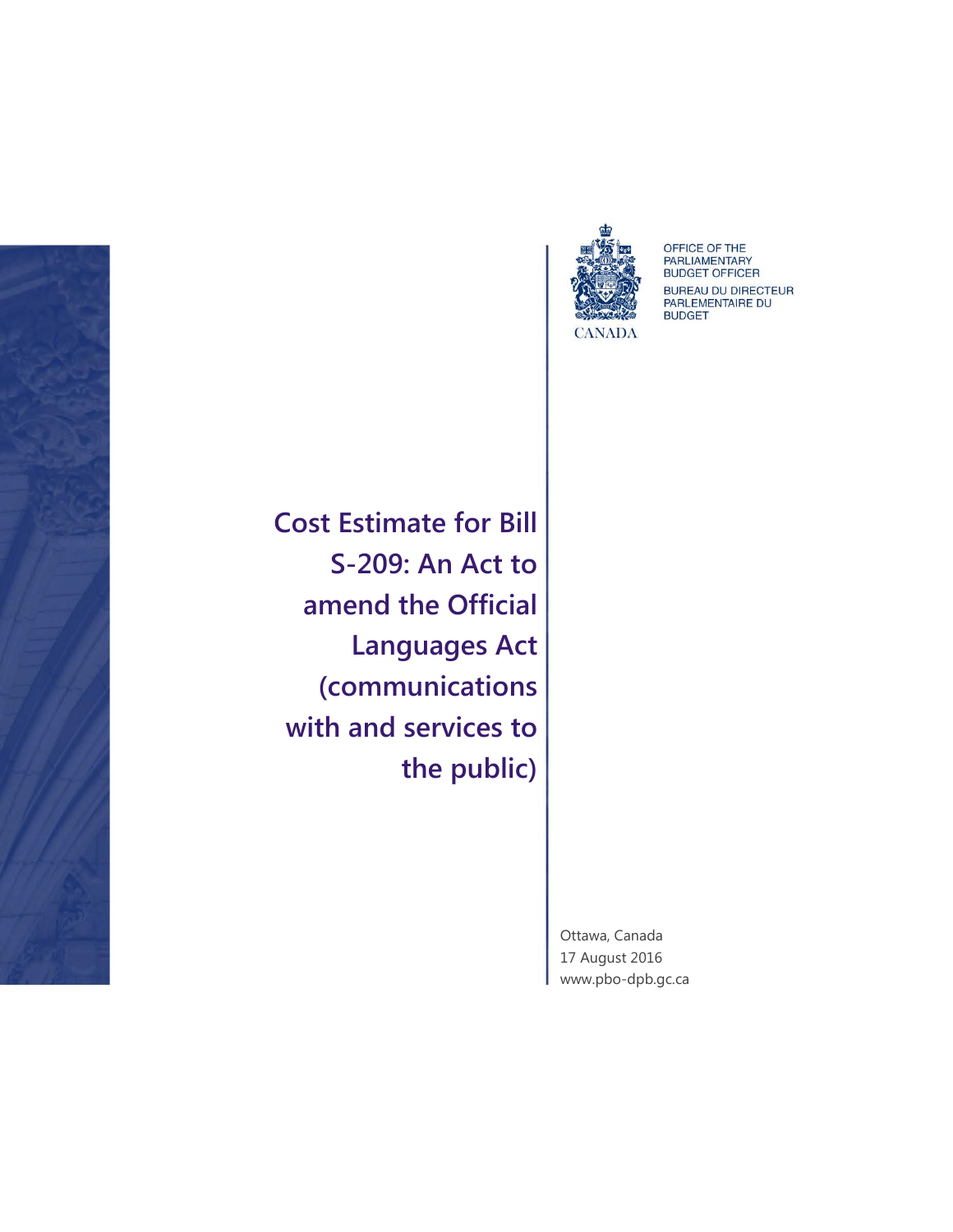**The mandate of the Parliamentary Budget Officer (PBO) is to provide independent analysis to Parliament on the state of the nation's finances, the Government's estimates and trends in the Canadian economy; and, upon request from a committee or parliamentarian, to estimate the financial cost of any proposal for matters over which Parliament has jurisdiction.**

**The Finance Committee of the House of Commons has directed the PBO to prepare cost estimates of all private member's bills placed on the order of precedence, that have been deemed fiscally material by the PBO.** 

**This cost estimate was prepared by the staff of the Parliamentary Budget Officer. Please contact** [pbo-dpb@parl.gc.ca](mailto:pbo-dpb@parl.gc.ca) **for further information.**

**Jean-Denis Fréchette**

**Parliamentary Budget Officer**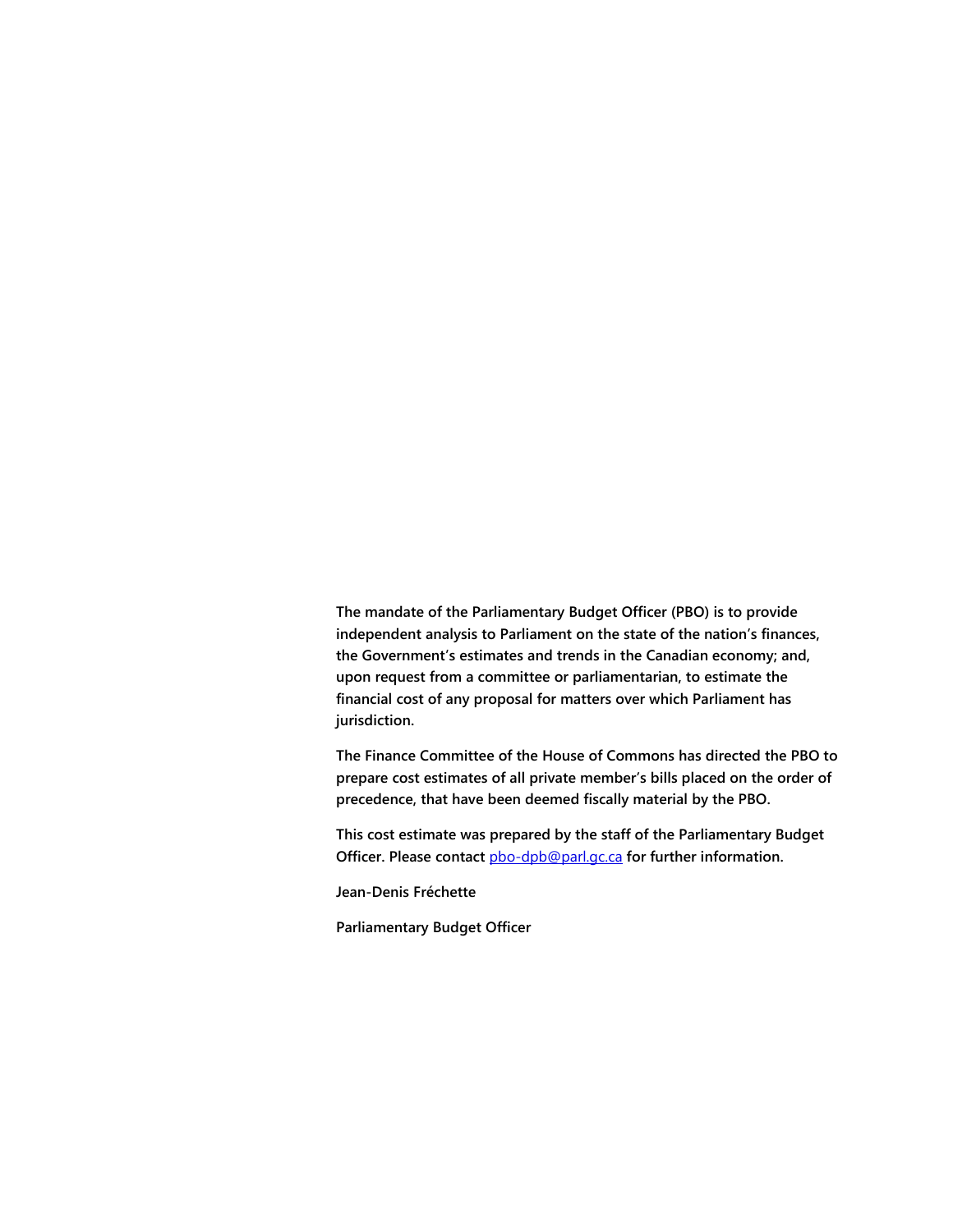# **1. Background**

This private member's Bill amends Part IV (Communications with and services to the Public) of the *Official Languages Act.* The objective of this legislation is to better align the Regulations of the Act with the "fundamental purpose of the Official Languages Act, which is to enhance the vitality and protect the rights of official language minority communities".  $^1$  $^1$  It requires an increase in the availability of bilingual federal services and communications by broadening the basis for determining whether there is significant demand. It does this by requiring services to those members of the public who are *able to communicate* in the minority official language rather than only those whose First Official Language Spoken $^2$  $^2$  is the minority official language. The enactment also specifies locations where federal institutions have a duty to provide communications and services in both official languages, and provides for a review of the regulations enacted under Part IV of the Act after every decennial census.

This cost estimate deals only with Part 3 of the Bill, changes in the definition of significant demand. While there are costs associated with implementing the other parts of the Bill, the PBO has deemed that they are not material.

The *Official Languages Act* ensures equality of status and equal rights and privileges for the use of English and French in all federal institutions, including in communicating or providing services to the public and in carrying out the work of federal institutions.<sup>[3](#page-8-2)</sup> Specifically, it gives members of the public the right to communications with and receive services from institutions in the official language of their choice in the National Capital Region; at the head office of institutions; where the nature of the office justifies bilingual services; and where there is significant demand. S. 32 of the Act permits the government to make regulations prescribing how and where federal institutions must provide services in one or both officials languages, including the circumstances in which there is significant demand.

Significant demand is determined using the official language minority population census data of a place where an office is located,using a methodology for estimating the First Official Language Spoken (FOLS). The FOLS is calculated by Statistics Canada giving consideration, first, to the knowledge of official languages, second, to the mother tongue, and third, to the language spoken at home. Statistics Canada also distributes equally, between French and English, the number of people for whom it is not possible to determine if French or English is the First Official Language Spoken.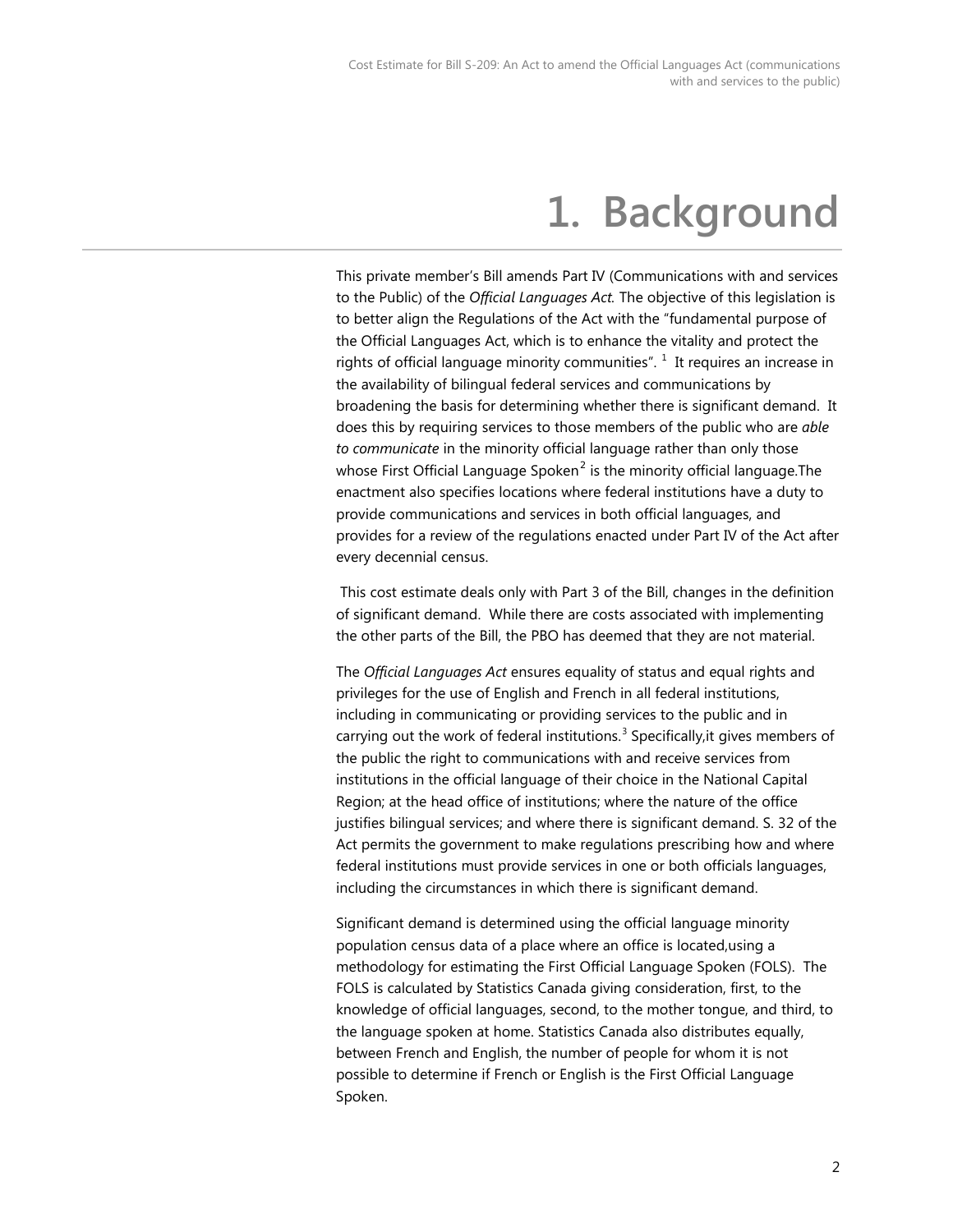Based on the latest decennial census, Statistics Canada presents this information in a series of tables that show the linguistic minority population by different geographical categories.<sup>[4](#page-8-3)</sup>

# **2. Methodology**

#### **2.1. Baseline**

After each decennial census, federal institutions are required to review the updated linguistic minority data and apply the rules prescribed in the Regulations to calculate any changes to the number of bilingual points of service.

In 2011, the linguisitic minority population of Canada was 2,065,830. This population is then subdivided into geographic regions (provinces, census metropolitan areas, and census subdivision areas). Institutions use the demographics and language data of these geographical divisions to assist them in determining which of their existing points of service need to be bilingual.

### **2.2. Changes**

Among other requirements, the Bill encourages the government to modify its definition of 'significant demand' from the official language minority as determined above, to all those who can communicate in the minority langage (even if it isn't their mother tongue).

According to the 2011 census, 5,795,575 people in Canada had knowledge of both English and French. This is almost triple the number of people who have identified a minority language as their First Language Spoken.

If the provisions of this Bill related to communications in the minority language were fully implemented via the Regulations, it would result in a significant increase in the number of bilingual offices of federal institutions.

The Office of the Chief Human Resources Officer (OCHRO) at the Treasury Board Secretariat (TBS) maintains a Regulations Management System and Burolis, the federal government database which lists the language requirements of all federal points of service. After each decennial census, departments work with OCHRO to review the language obligations of their points of service. Institutions are then responsible for implementing these obligations.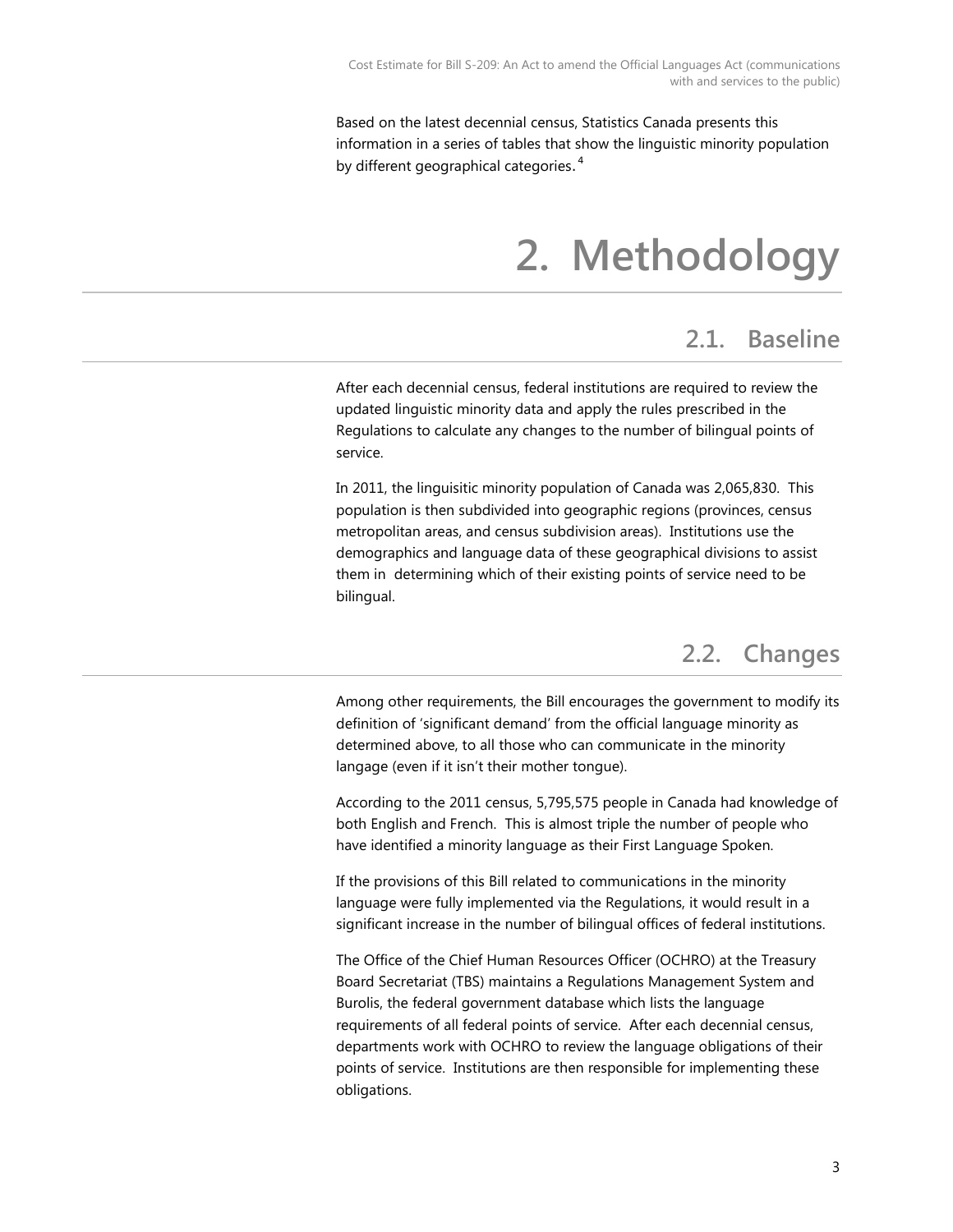It should be noted that the PBO did not undertake an independent cost assessment of this Bill. PBO considers the estimates provided by TBS to be reasonable.

In order to provide the PBO with a cost estimate of the Bill, the OCHRO ran simulations based on the 2011 Census data to estimate the number of offices subject to demographic rules that would be newly designated bilingual if "number of persons capable of communicating in the official language of the minority" was substituted to "first official language spoken" for the application of the Official Languages (Communications with and Services to the Public) Regulations.

The results of the simulation are shown below, as are the results of the cost estimate. The cost estimate is divided between implementation costs and ongoing costs. The basis of the implementation costs includes second language training for existing employees of certain offices, salary costs for employees to backfill those who are on training, signage, translation and publication costs. Ongoing costs include bilingual bonuses and training to maintain the second language capacity.

It should be noted that there are offices which are bilingual under rules other than demographic rules. The total universe of federal offices in 2015 was about 11,400. Approximately 4,000 were bilingual. This number includes offices which are bilingual based on the location or the nature of the office, such as offices in the National Capital Region, head offices or toll-free telephone numbers, but also all those offices that are designated bilingual under other rules, including demographic rules.

# **3. Results**

The incremental cost of the implementation of the provisions related to the ability to communicate in the minority language contained in Bill S-209 is approximately \$146 million for one-time expenses, and approximately \$9 million ongoing, for the federal government. The cost to Canada Post is over and above this amount and is not available for public release.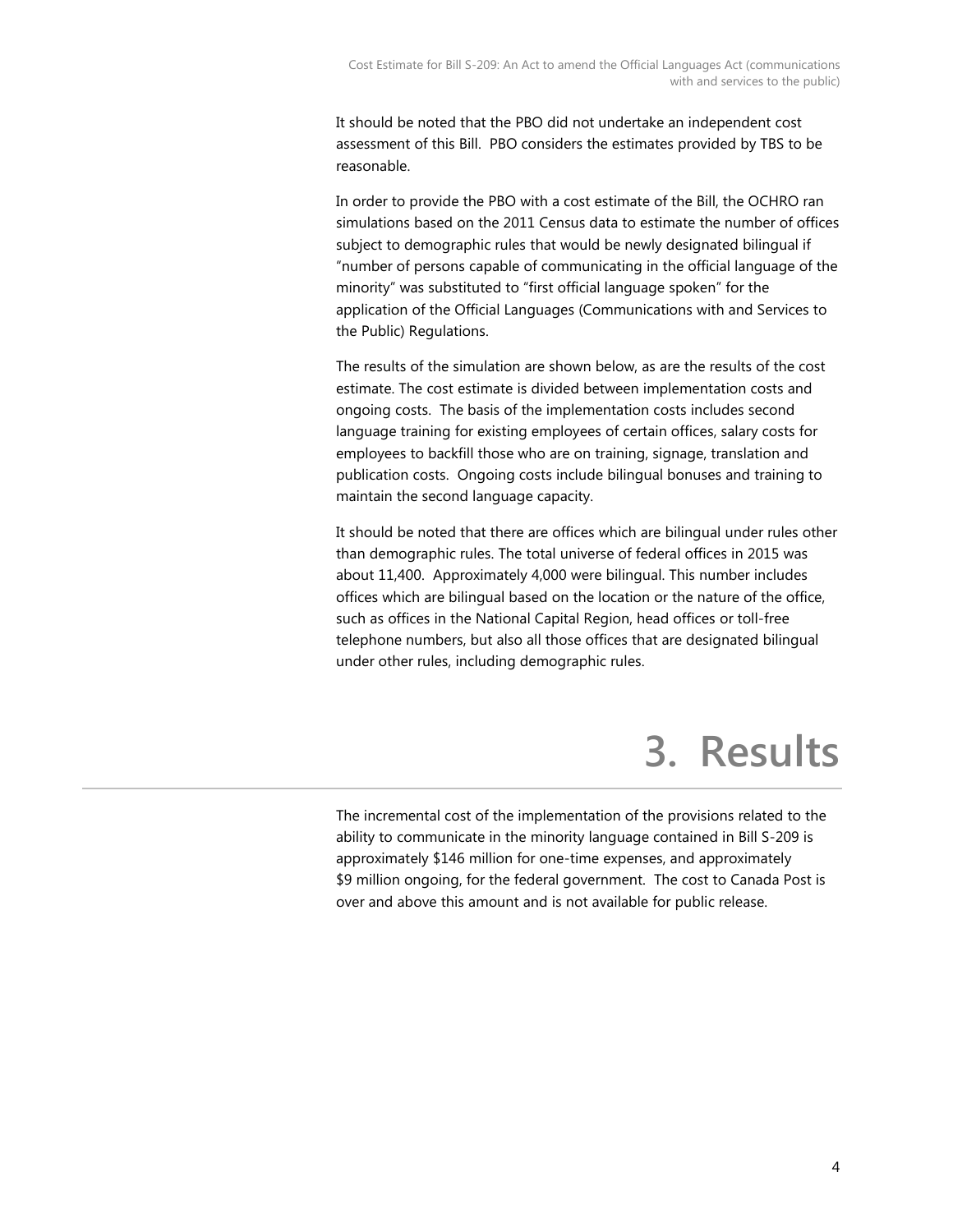### **3.1. Number of Bilingual Offices by Region**

| <b>Region</b>                | <b>Number of newly bilingual</b><br>offices (KMOL) -<br>demographic rules | <b>Number of existing</b><br>bilingual offices (FOLS) -<br>demographic rules | <b>Total number of bilingual</b><br>offices after<br>implementation of the Bill |  |
|------------------------------|---------------------------------------------------------------------------|------------------------------------------------------------------------------|---------------------------------------------------------------------------------|--|
| Quebec                       | 737                                                                       | 455                                                                          | 1192                                                                            |  |
| Newfoundland and Labrador    | 60                                                                        | 18                                                                           | 78                                                                              |  |
| <b>Prince Edward Island</b>  | 27                                                                        | 31                                                                           | 58                                                                              |  |
| Nova Scotia                  | 83                                                                        | 160                                                                          | 243                                                                             |  |
| <b>New Brunswick</b>         | 40                                                                        | 271                                                                          | 311                                                                             |  |
| Ontario                      | 220                                                                       | 490                                                                          | 710                                                                             |  |
| Manitoba                     | 58                                                                        | 124                                                                          | 182                                                                             |  |
| Saskatchewan                 | 50                                                                        | 80                                                                           | 130                                                                             |  |
| Alberta                      | 97                                                                        | 157                                                                          | 254                                                                             |  |
| <b>British Columbia</b>      | 279                                                                       | 192                                                                          | 471                                                                             |  |
| Yukon                        | $\overline{4}$                                                            | $\overline{2}$                                                               | 6                                                                               |  |
| <b>Northwest Territories</b> | 8                                                                         | $\overline{2}$                                                               | 10                                                                              |  |
| Nunavut                      | 1                                                                         | $\overline{2}$                                                               | 3                                                                               |  |

**Total 1,664 1,984 3,648**

Sources: Regulations Management System data as of January 20, 2016 and Canada Post data as of March 2015.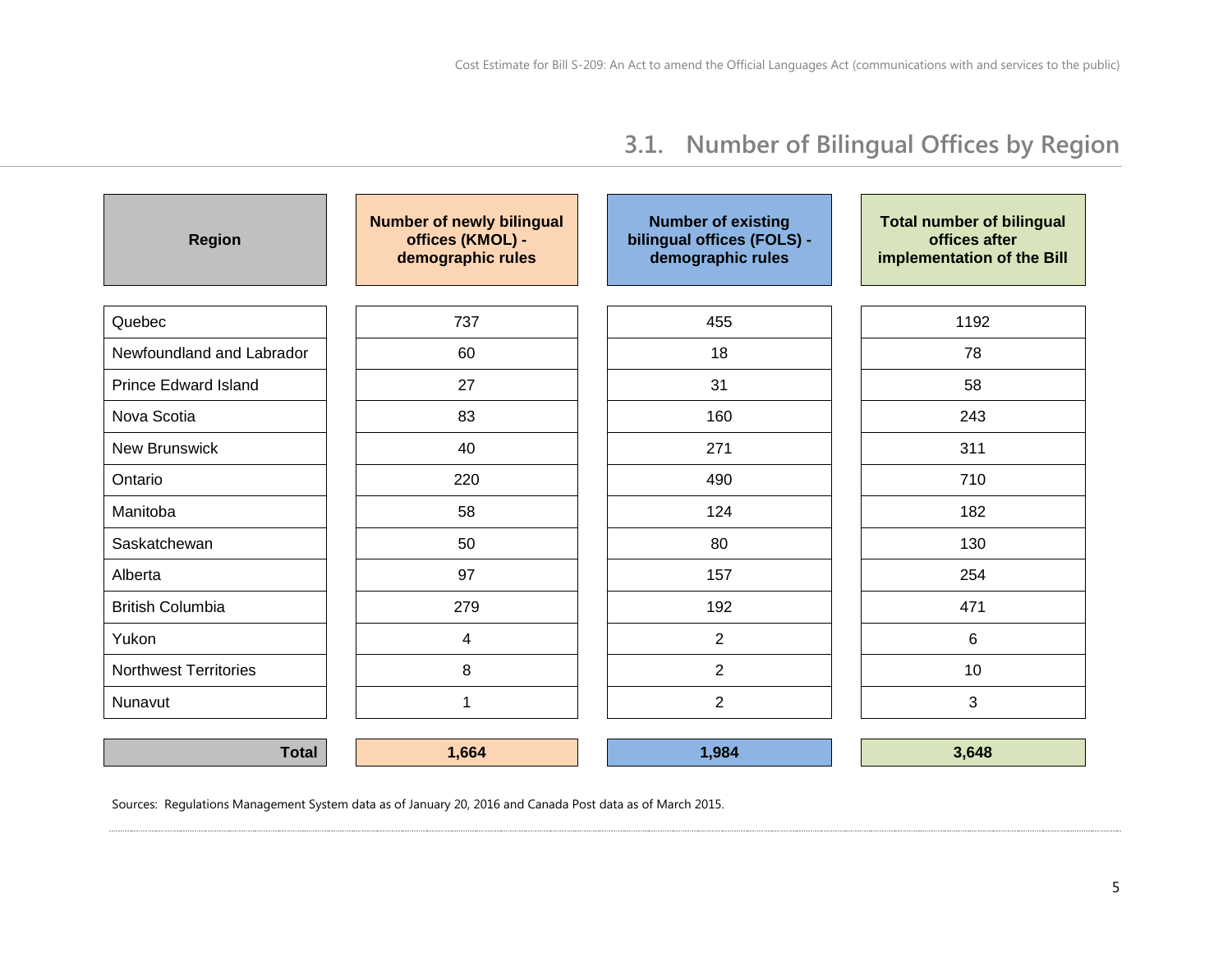### **3.2. Number of bilingual offices by most affected institutions**

|                                                                                               | <b>QUEBEC</b>                          |                                                                                              |                                                                    | <b>REST OF CANADA</b>                                             |                                                                     |                                                                    | <b>CANADA</b>                                                      |                                                                     |                                                                           |
|-----------------------------------------------------------------------------------------------|----------------------------------------|----------------------------------------------------------------------------------------------|--------------------------------------------------------------------|-------------------------------------------------------------------|---------------------------------------------------------------------|--------------------------------------------------------------------|--------------------------------------------------------------------|---------------------------------------------------------------------|---------------------------------------------------------------------------|
| Institutions most affected by the<br>knowledge of the minority official<br>language criterion | Number of newly<br>- demographic rules | Number of existing<br>bilingual offices (KMOL) bilingual offices (FOLS)<br>demographic rules | Total number of<br>bilingual offices<br>after<br>implementation of | Number of newly<br>bilingual offices (KMOL<br>- demographic rules | Number of existing<br>bilingual offices (FOLS)<br>demographic rules | Total number of<br>bilingual offices<br>after<br>implementation of | Number of newly<br>bilingual offices (KMOL)<br>- demographic rules | Number of existing<br>bilingual offices (FOLS)<br>demographic rules | <b>Total number of</b><br>bilingual offices<br>after<br>implementation of |
| Canada Post Corporation                                                                       | 659                                    | 195                                                                                          | 854                                                                | 470                                                               | 379                                                                 | 849                                                                | 1.129                                                              | 574                                                                 | 1.703                                                                     |
| Royal Canadian Mounted Police                                                                 | 1                                      | 15                                                                                           | 16                                                                 | 180                                                               | 162                                                                 | 342                                                                | 181                                                                | 177                                                                 | 358                                                                       |
| Employment and Social Development<br>Canada                                                   | 37                                     | 35                                                                                           | 72                                                                 | 74                                                                | 109                                                                 | 183                                                                | 111                                                                | 144                                                                 | 255                                                                       |
| Canadian Food Inspection Agency                                                               | $\overline{2}$                         | 17                                                                                           | 19                                                                 | 34                                                                | 56                                                                  | 90                                                                 | 36                                                                 | 73                                                                  | 109                                                                       |
| <b>Fisheries and Oceans Canada</b>                                                            | 3                                      | 12                                                                                           | 15                                                                 | 33                                                                | 54                                                                  | 87                                                                 | 36                                                                 | 66                                                                  | 102                                                                       |
| Correctional Services Canada                                                                  | 8                                      | 24                                                                                           | 32                                                                 | 24                                                                | 77                                                                  | 101                                                                | 32                                                                 | 101                                                                 | 133                                                                       |
| Farm Credit Canada                                                                            | Δ                                      | 10                                                                                           | 14                                                                 | 25                                                                | 28                                                                  | 53                                                                 | 29                                                                 | 38                                                                  | 67                                                                        |
| Canada Border Services Agency                                                                 | $\overline{2}$                         | 10                                                                                           | 12                                                                 | 25                                                                | 35                                                                  | 60                                                                 | 27                                                                 | 45                                                                  | 72                                                                        |
| Business Development Bank of Canada                                                           | 9                                      | 9                                                                                            | 18                                                                 | 17                                                                | 35                                                                  | 52                                                                 | 26                                                                 | 44                                                                  | 70                                                                        |
| Canada Broadcasting Corporation                                                               | Δ                                      | 5                                                                                            | 9                                                                  | 6                                                                 | 19                                                                  | 25                                                                 | 10                                                                 | 24                                                                  | 34                                                                        |
| Defense Construction Limited                                                                  |                                        | $\overline{4}$                                                                               | 5                                                                  | $\overline{7}$                                                    | 17                                                                  | 24                                                                 | 8                                                                  | 21                                                                  | 29                                                                        |
| Atlantic Canada Opportunities Agency                                                          | 0                                      | $\mathbf 0$                                                                                  | $\mathbf{0}$                                                       | $\overline{7}$                                                    | 17                                                                  | 24                                                                 | $\overline{7}$                                                     | 17                                                                  | 24                                                                        |
| <b>Total in most affected institutions</b>                                                    | 730                                    | 336                                                                                          | 1.066                                                              | 902                                                               | 988                                                                 | 1.890                                                              | 1.632                                                              | 1.324                                                               |                                                                           |
|                                                                                               |                                        |                                                                                              |                                                                    |                                                                   |                                                                     |                                                                    |                                                                    |                                                                     | 2,956                                                                     |
| Total in other affected institutions                                                          | $\overline{7}$                         | 119                                                                                          | 126                                                                | 25                                                                | 541                                                                 | 566                                                                | 32 <sup>2</sup>                                                    | 660                                                                 | 692                                                                       |
| <b>Total for Canada</b>                                                                       | 737                                    | 455                                                                                          | 1.192                                                              | 927                                                               | 1,529                                                               | 2.456                                                              | 1.664                                                              | 1,984                                                               | 3,648                                                                     |

Sources : Regulations Management System data as of January 20, 2016 and Canada Post data as of March 2015.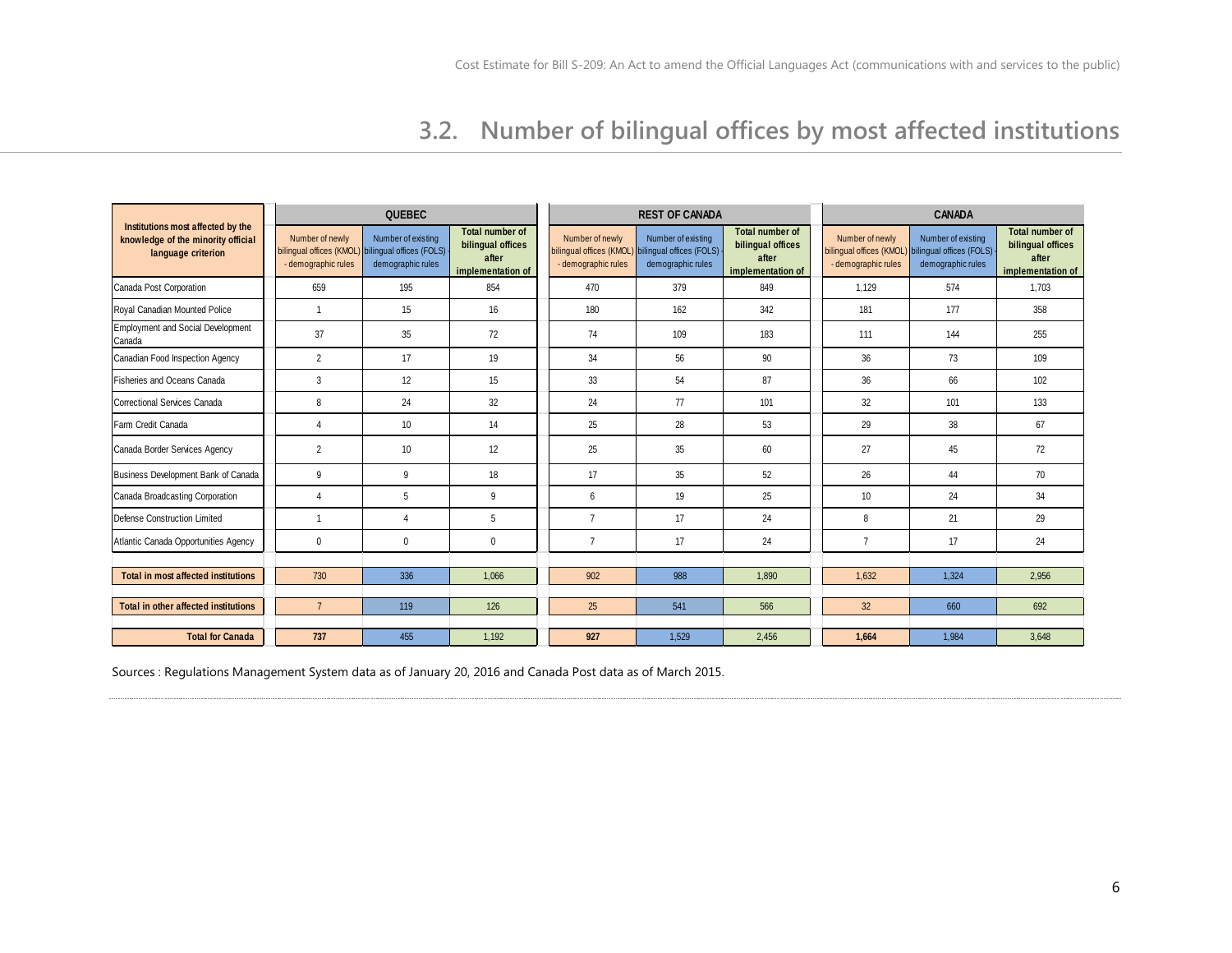### **3.3. Estimate of Incremental Costs from implementation of S-209**

#### **Distribution of costs for the results of the simulation of the application of the Regulations using the knowledge of the minority official language criteria for offices subject to demographic rules**

|                                          |     | <b>Implementation Costs (One-time)</b>                           |                                                             |                                  |                                                    |                                                             | <b>Ongoing Costs (Yearly)</b>              |                                                                |                                                            |
|------------------------------------------|-----|------------------------------------------------------------------|-------------------------------------------------------------|----------------------------------|----------------------------------------------------|-------------------------------------------------------------|--------------------------------------------|----------------------------------------------------------------|------------------------------------------------------------|
| Number of<br>Newly Bilingual<br>Offices* |     | Second<br>Language<br>Training<br>(3 employees<br>for 1,400 hrs) | Replacement<br>Salary (1<br>FTE for<br>approx.<br>12months) | Second<br>Language<br>Evaluation | Translation,<br>Signage and<br><b>Publications</b> | Sub-total<br>(sum<br>multiplied<br>by number<br>of offices) | Bilingual<br><b>Bonus</b><br>(3 employees) | Training to<br>Maintain<br>Second<br>Language<br>(3 employees) | Sub-total<br>(sum<br>multiplied by<br>number of<br>offices |
| $\ln$<br>RMS**                           | 499 | \$130,200                                                        | \$80,000                                                    | \$950                            | \$2,000                                            | \$106,361,850                                               | \$2,400                                    | \$7,200                                                        | \$4,790,400                                                |
| $DFO***$                                 | 36  |                                                                  |                                                             |                                  |                                                    | \$39,908,967                                                |                                            |                                                                | \$4,147,200                                                |
| <b>TOTAL</b>                             | 535 |                                                                  |                                                             |                                  |                                                    | \$146,270,817                                               |                                            |                                                                | \$8,937,600                                                |

\*Based on a 2016 simulation (Source: RMS data as of January 20, 2016 and Canada Post data as of March 2015)

\*\*Regulations Management System (RMS)

\*\*\*Fisheries and Oceans